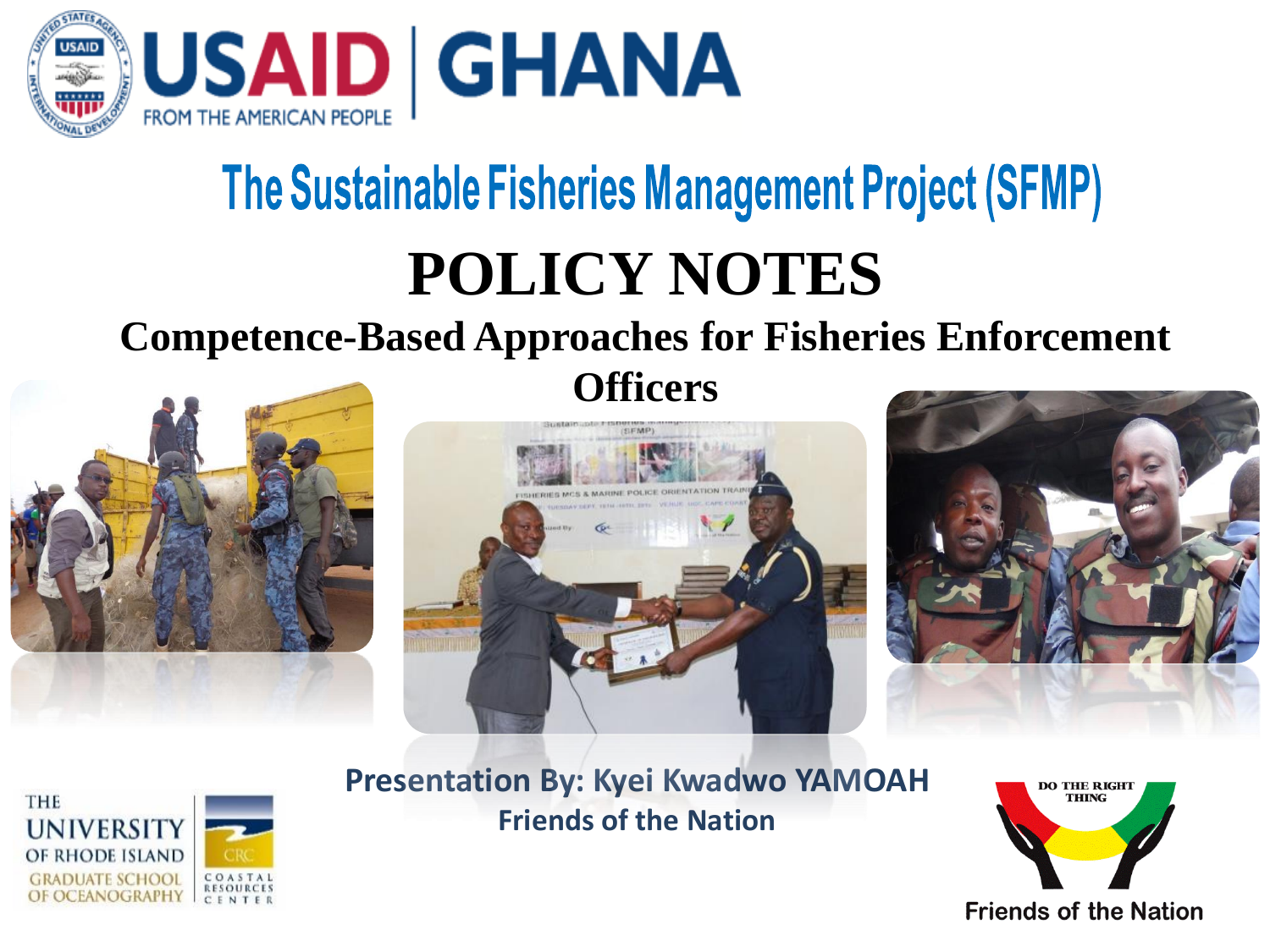# **Importance of Fisheries**

- About **10 %** of Ghana's population is dependent on the Fisheries sector - direct employment & support services
- Fish is a cheap source of protein providing **60%** of animal protein to Ghanaians
- High fish per capita consumption of Ghana **23-25 kg/person/yr** against the world average of 13 kg
- **Multi-million \$\$ value** of fish exports to the EU market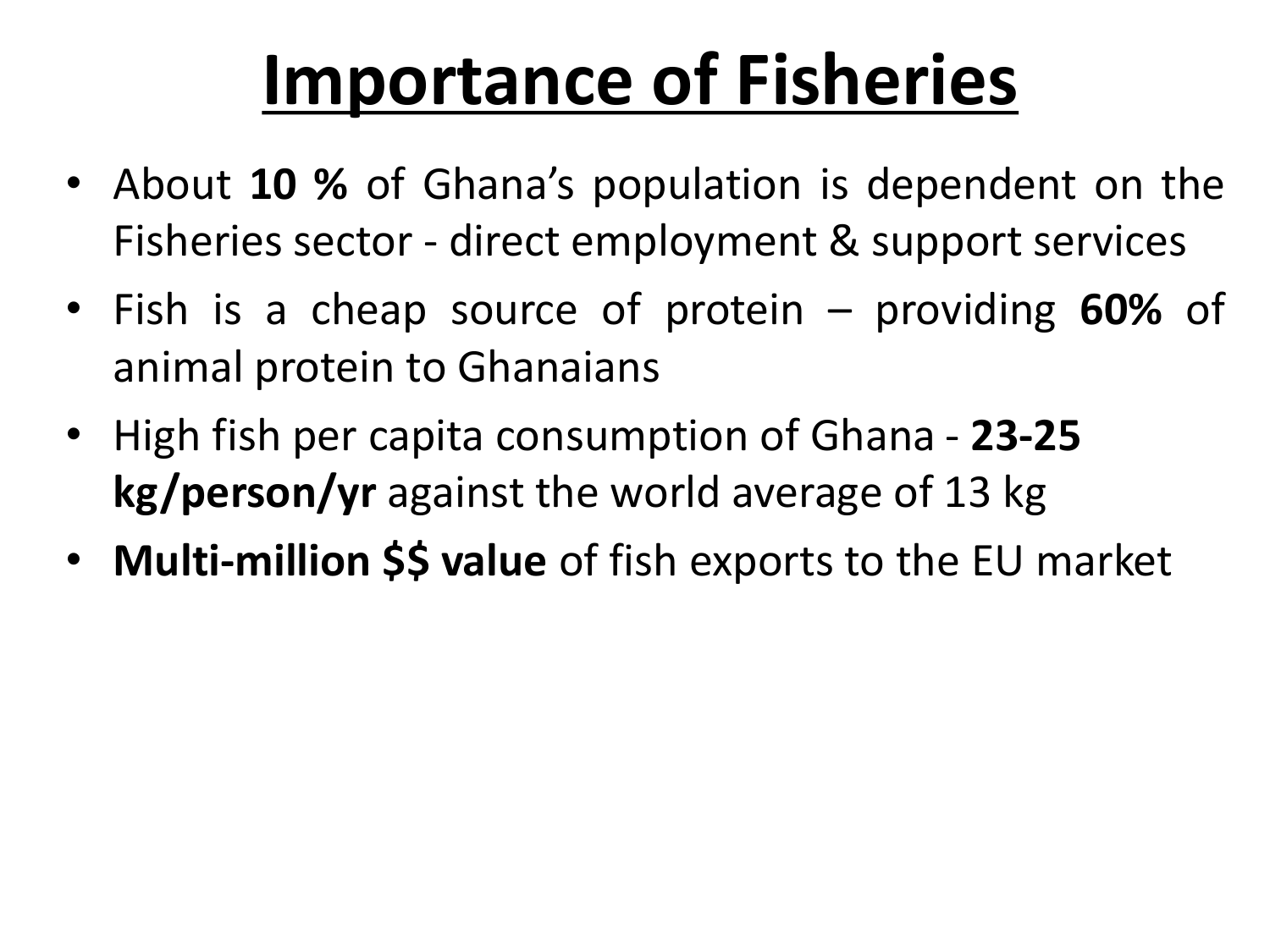**Urgently need to protect the resources to prevent a total collapse of the fisheries**

## **Major Issues in the Fisheries**

- **Overcapitalization and open access** 
	- Increasing numbers of fishing fleet
	- No licensing in the artisanal sector
	- Subsidy on fishing inputs for artisanal fishers
- **Use of unapproved methods of fishing**
	- Undersized mesh & monofilament nets
	- Chemical and explosives fishing
	- Light fishing
- **Illegal, Unreported and Unregulated (IUU)fishing**
	- Fishing for undersized/juvenile fish & marine protected species
	- Unsupervised transshipment at sea
	- Discard of fish at sea (as by catch)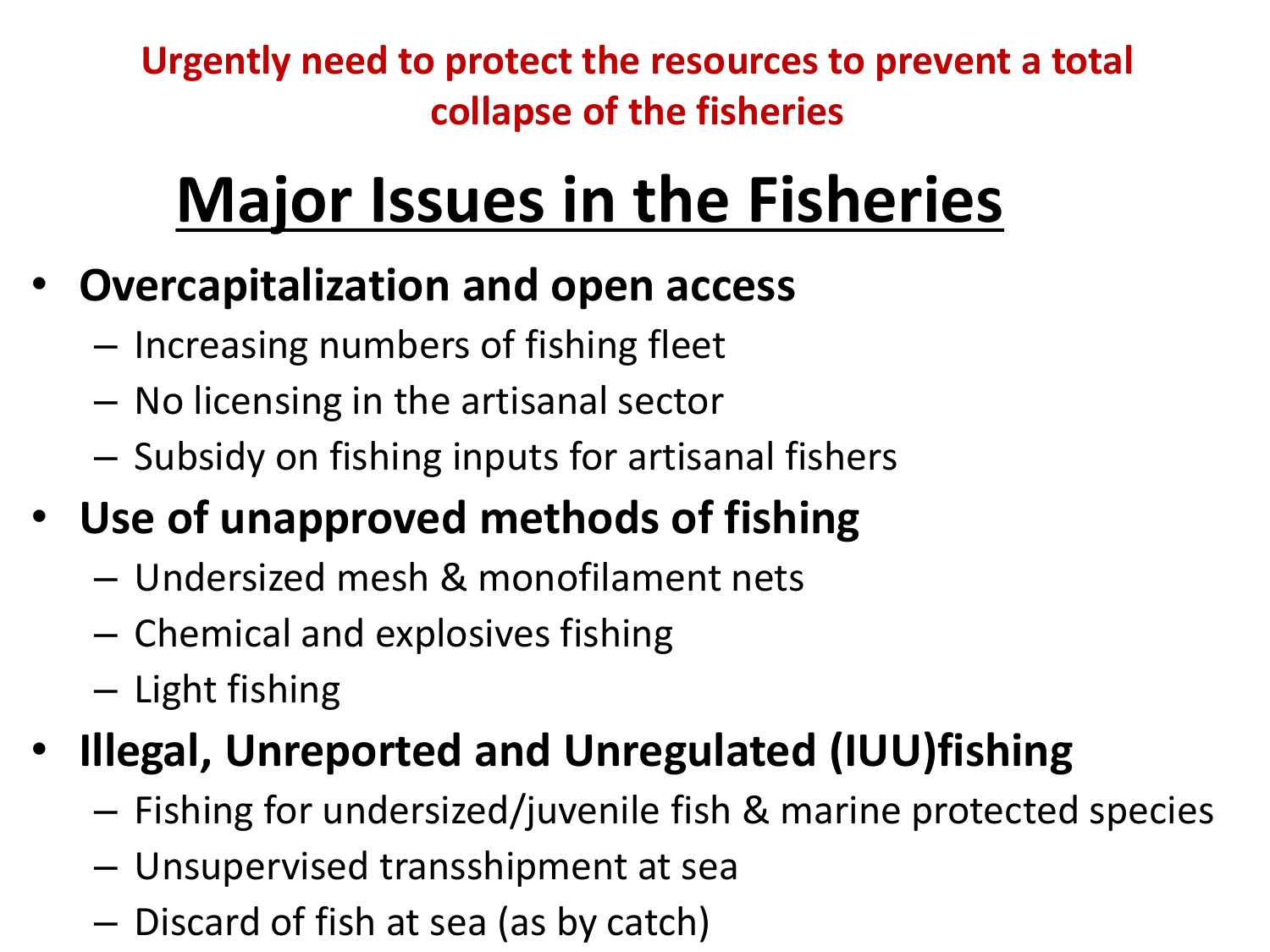# **Common Offenses by Fleets**

**Industrial Sector**

Trawling in the IEZ

Tampering with the VMS equipment

Use of undersized mesh nets

Use of top-side chafers

Transshipment

Failure to log operations

#### **Semi-industrial/Inshore**

Use of light/FADs

Fishing without licenses

Mesh size problems

Building new boats without authorization

**Artisanal Sector**

Use of unapproved gears

Use of light /FADs

Use of explosives

Use of noxious substances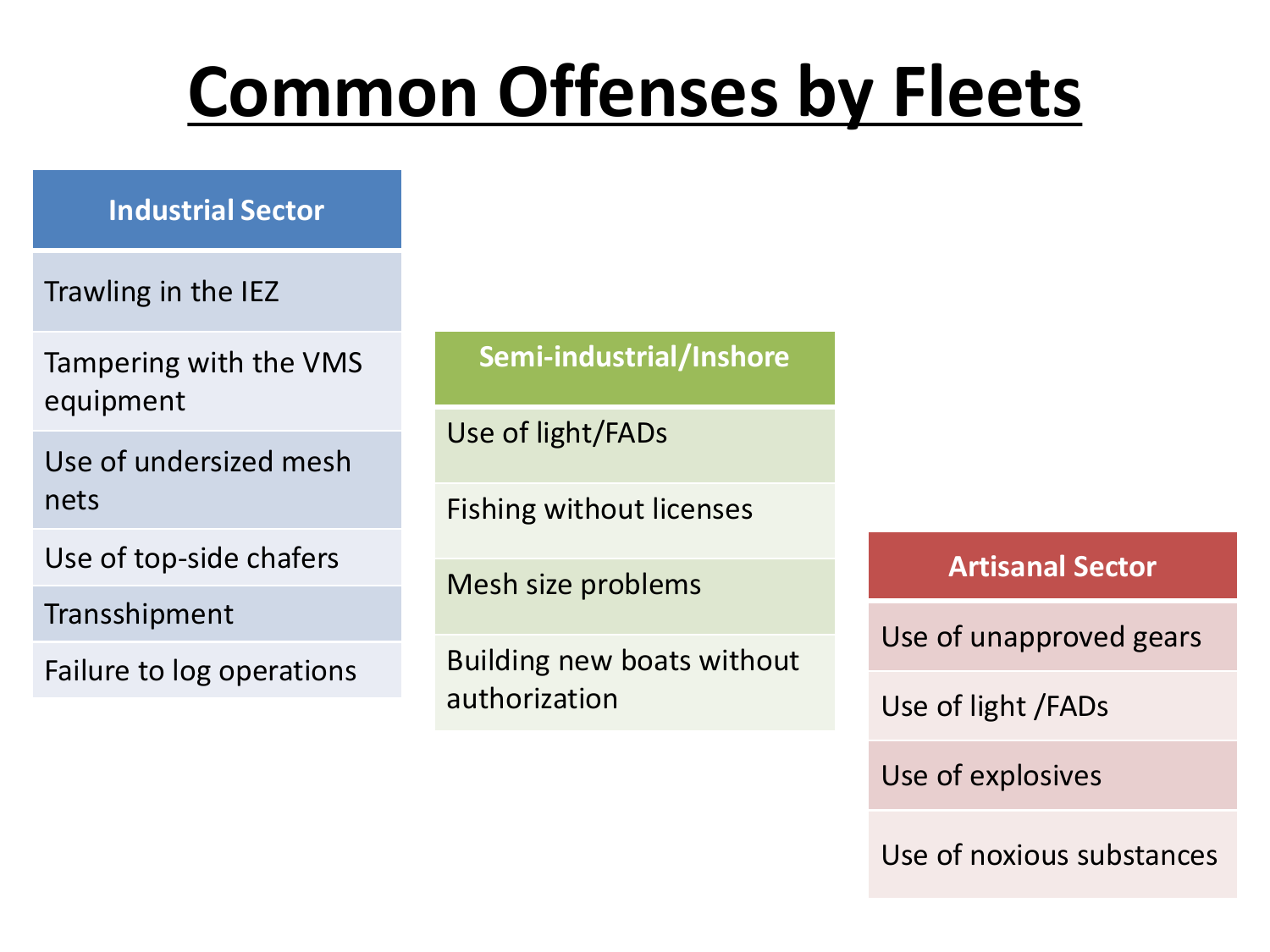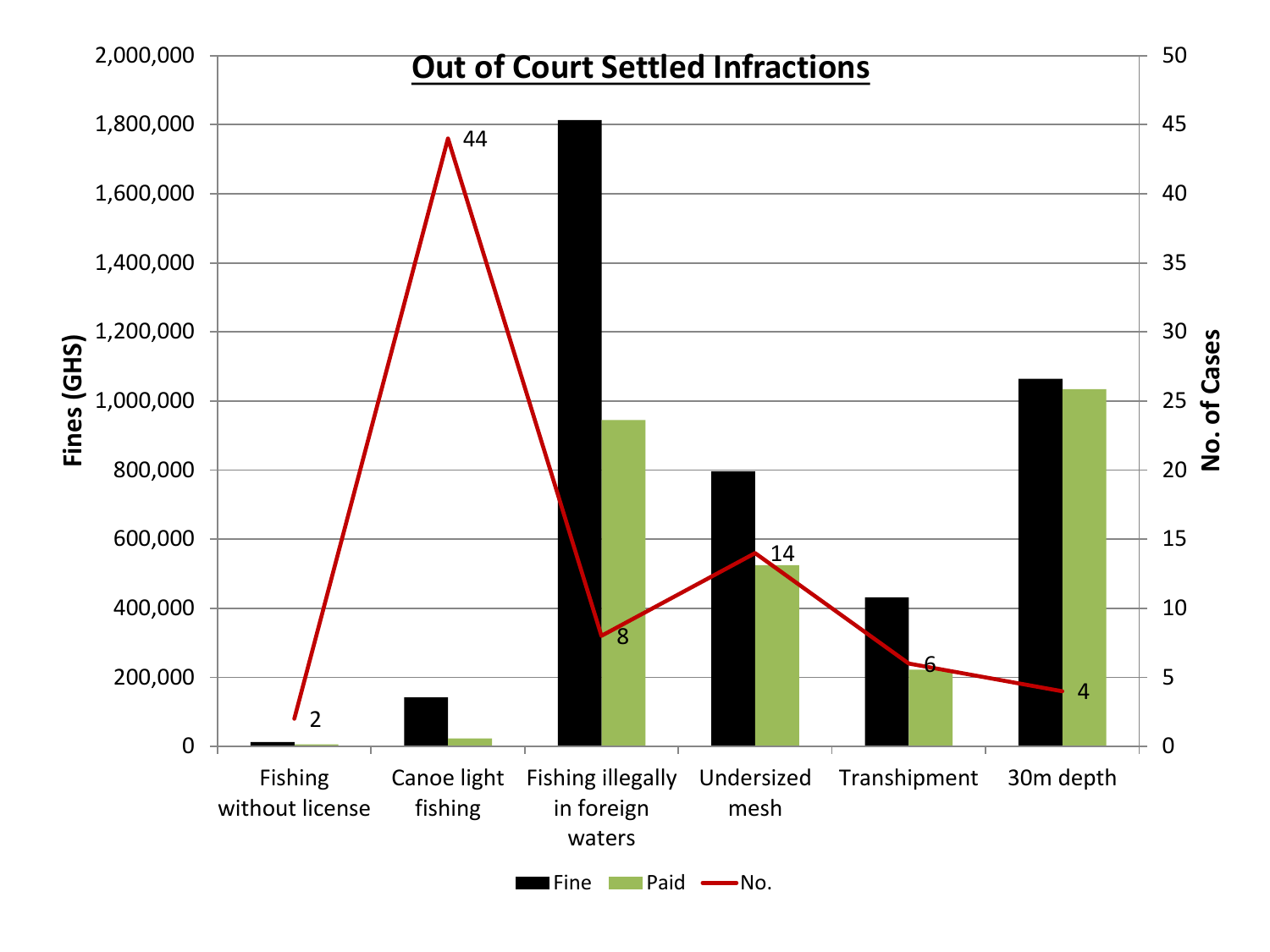

#### **Particular Trawler Violations Per Year**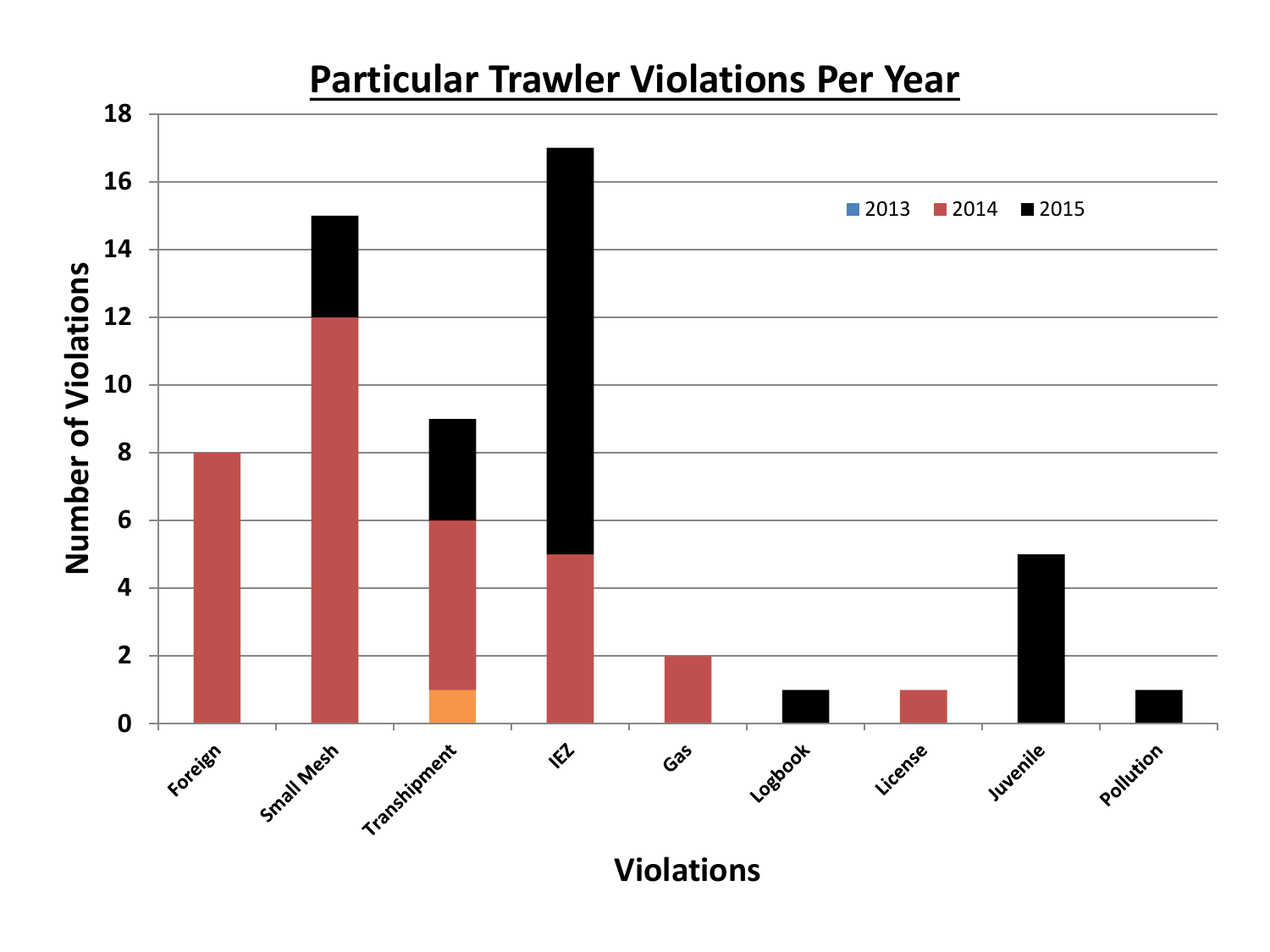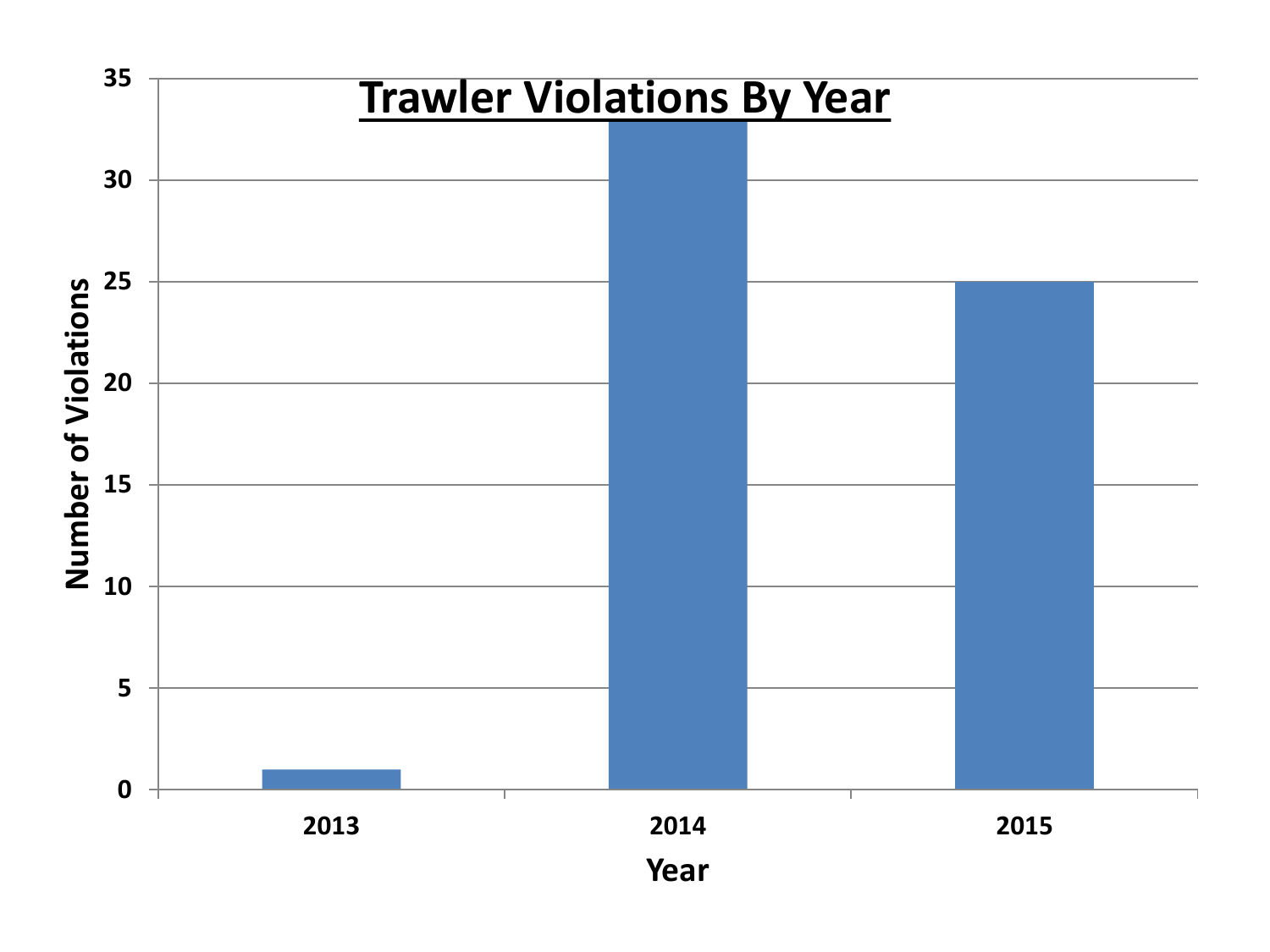# **Activities of the MCS/FEU**

- Quayside inspections
- Reconnaissance surveys
- Beach combing
- Sea patrols
- Education and sensitization
	- –Community engagement
	- –Radio programmes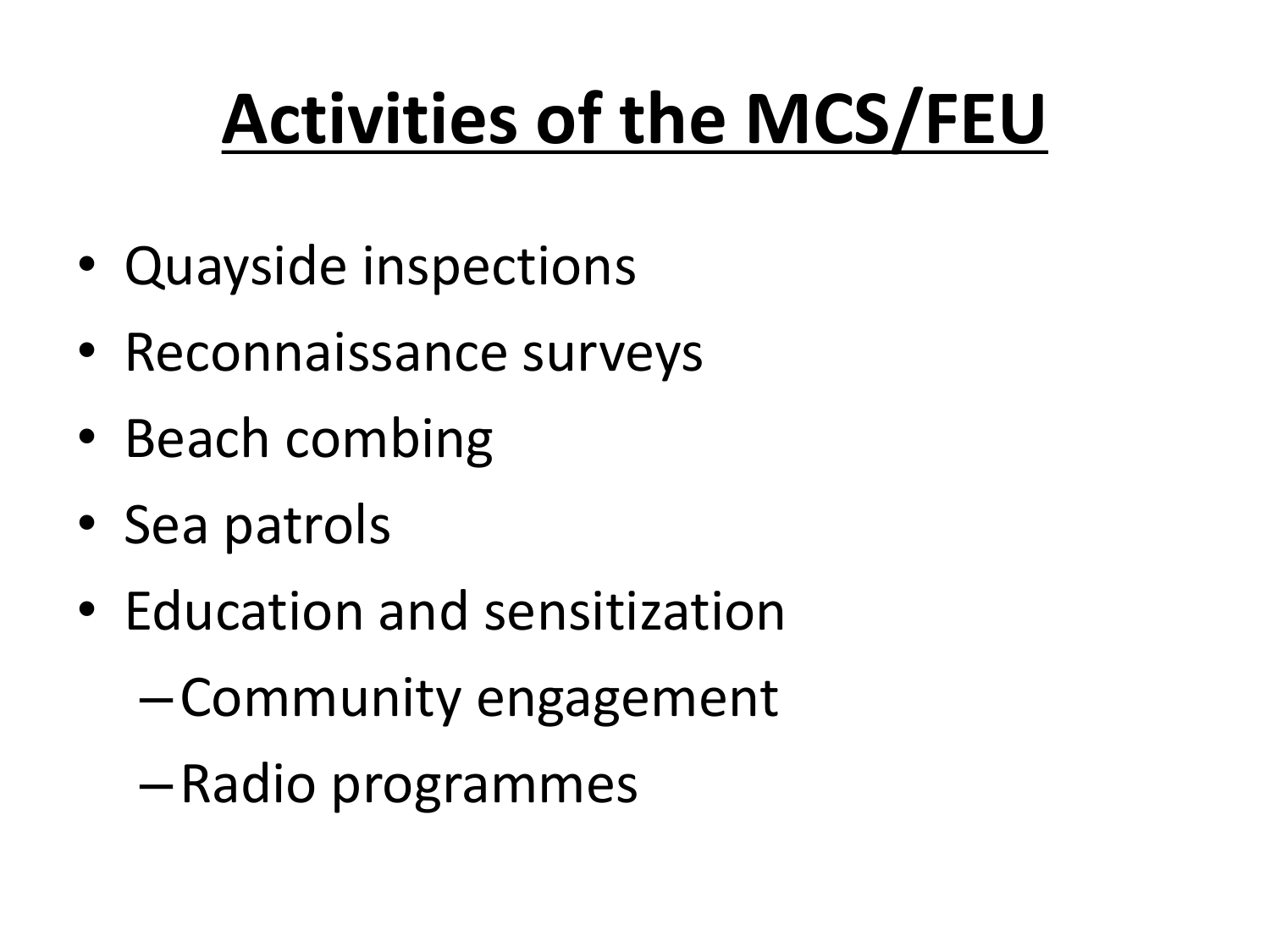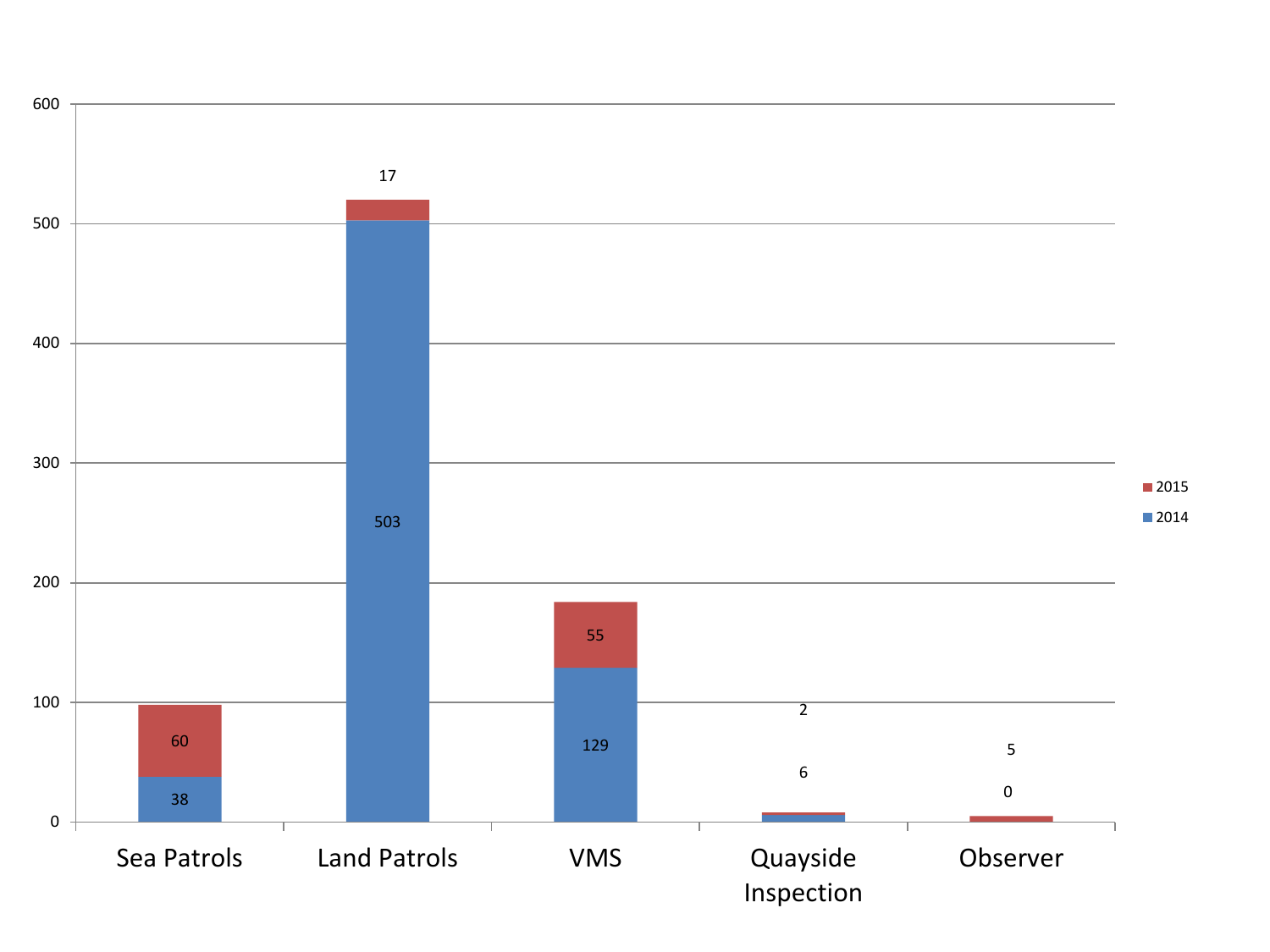### **Summary of Arrests and Prosecutions (ctd)**

- After inauguration of the Fisheries Enforcement Unit (FEU) in Sept 2013, other accomplishments include carrying out more than **120** quayside and land patrols which resulted in:
- •Confiscation of **74** generators, with
- •**113** lighting equipment (tripod, bulb and cables), and
- •Over **200** bundles of monofilament net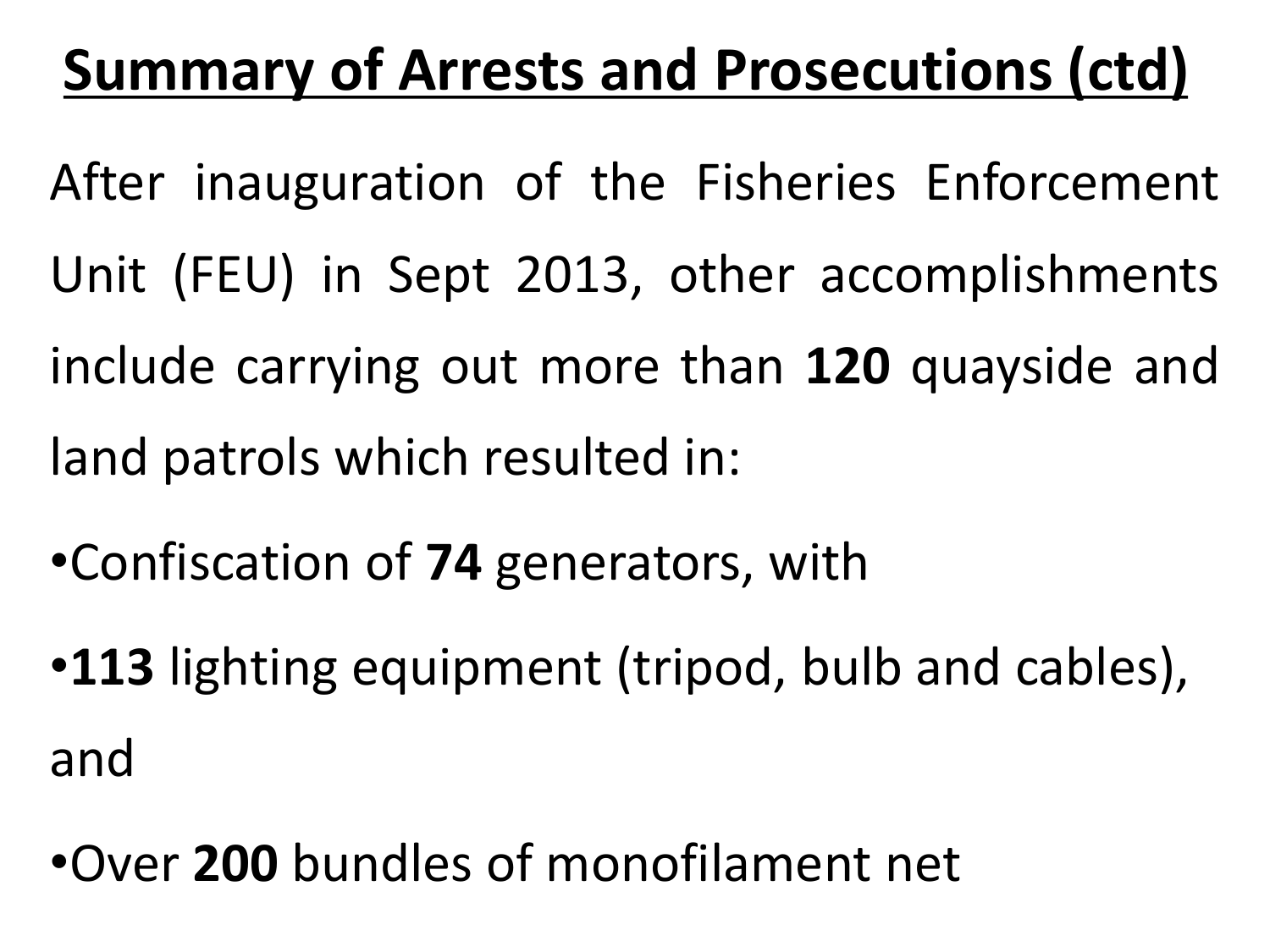## **Challenges with Enforcement**

- Cost of enforcement is expensive
- Inadequate financial and budgetary support
	- Little motivation for personnel
	- Inadequate logistics
- Weak institutional coordination
- Wide spread of landing sites from each other
- Low appreciation of the fisheries legal and regulatory framework
- Slow prosecution systems, which tends to discourage arresting officers
- Inadequate political commitment towards prosecution of offenders
- Community attacks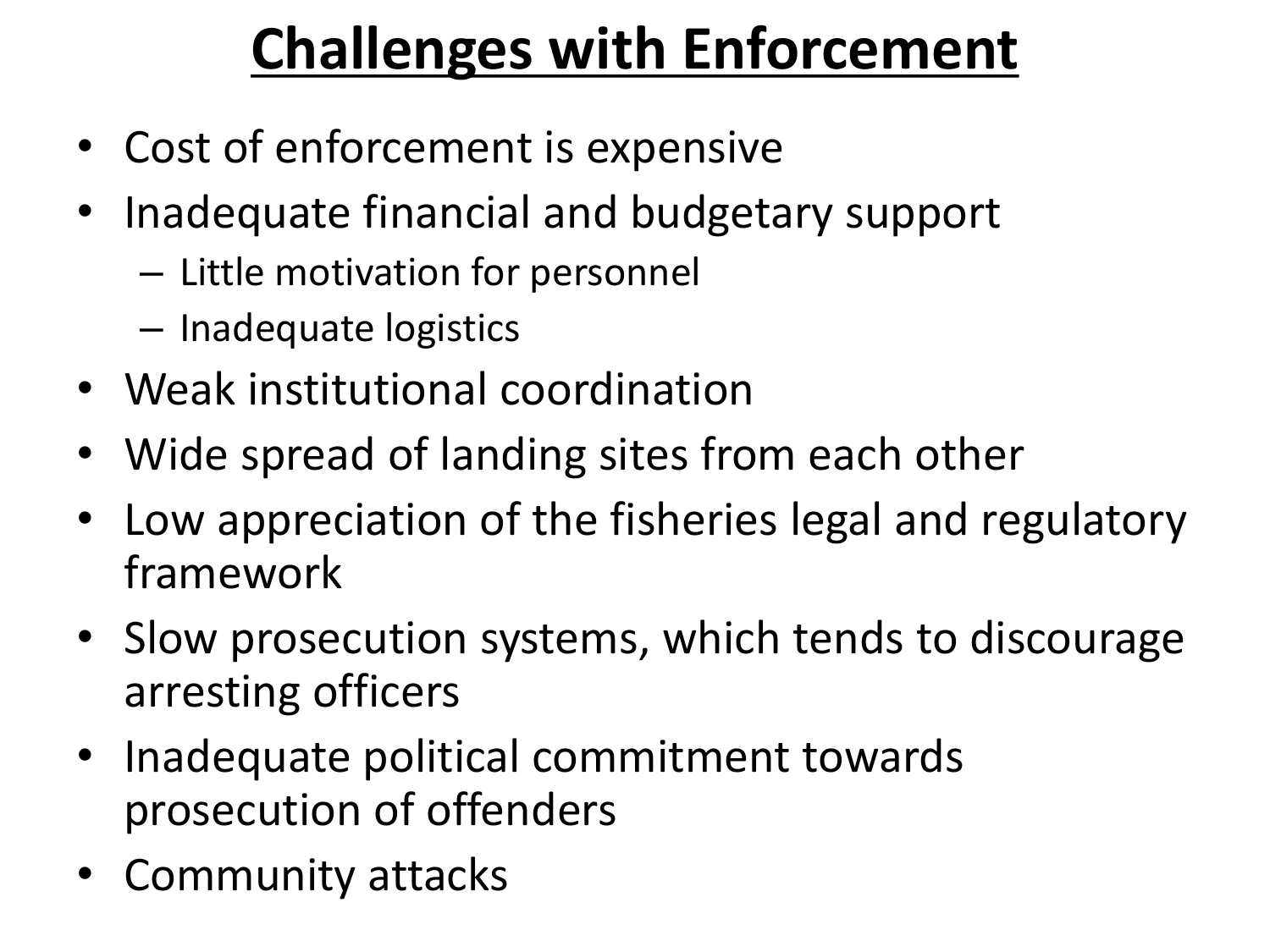

The Sustainable Fisheries Management Project (SFMP)

#### GOAL of the USAID/Ghana SFMP

Rebuild marine fisheries stocks and increase production through the adoption of **Responsible Fishing**.

- 1. Promoting **Voluntary** Compliance
- 2. Promoting effective **Deterrence** through **strengthened law enforcement**

**Capacity Strengthening for Fisheries Enforcement:- Training Support, Vehicles, etc.**

**Support to Fisheries Prosecution: Tracking prosecution cases, identifying challenges, etc.**

**Competencebased Approach to Staff Capacity Development**

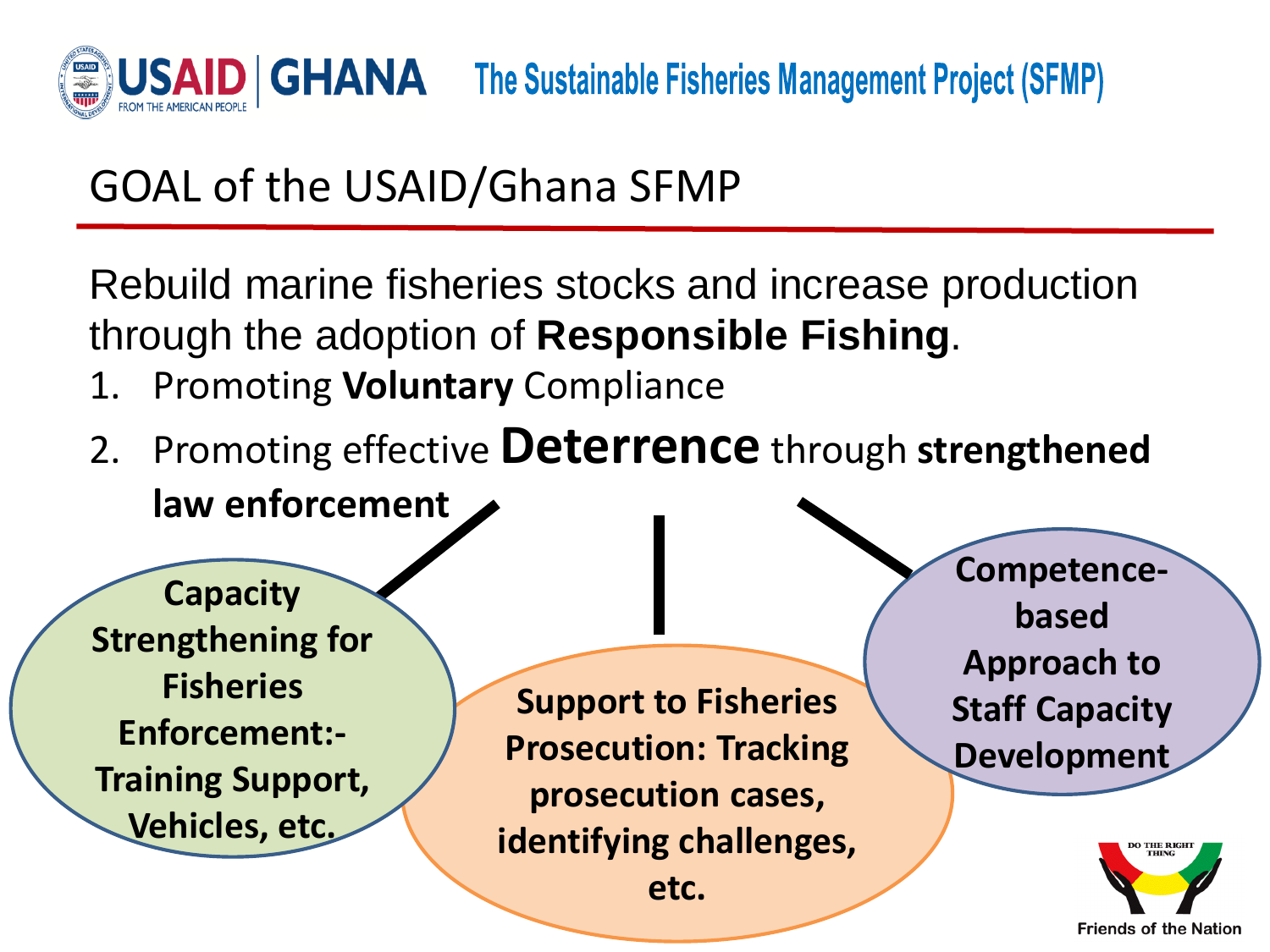**Addressing the peculiar situation in Ghana's fisheries governance require the application of two main cardinal principles; Voluntary Compliance and Deterrence.**

**Voluntary Compliance;** includes the effort to secure the active support of resource users and their willingness to comply with the necessary legal and regulatory framework and management plans. A key component of voluntary compliance involves carrying along the users of the resource in every step in the decision making and law implementation process.

**Deterrence:** Involves the coercive power of the state to enforce its laws and regulations. It includes the power of arrest, prosecution, adjudication and imposition of sanctions when the laws are violated. To support effective deterrence, there is the need for adequate legal and regulatory framework to address all the forms of infractions. The sanctions should be punitive enough to law breakers such that benefits accrued from breaking the law would not be attractive.

For the achievement of effective results, selective enforcement sometimes called targeted enforcement should be avoided if possible, because communities' perception of biases is amplified as they see themselves as victims but not perpetrators or breakers of the law.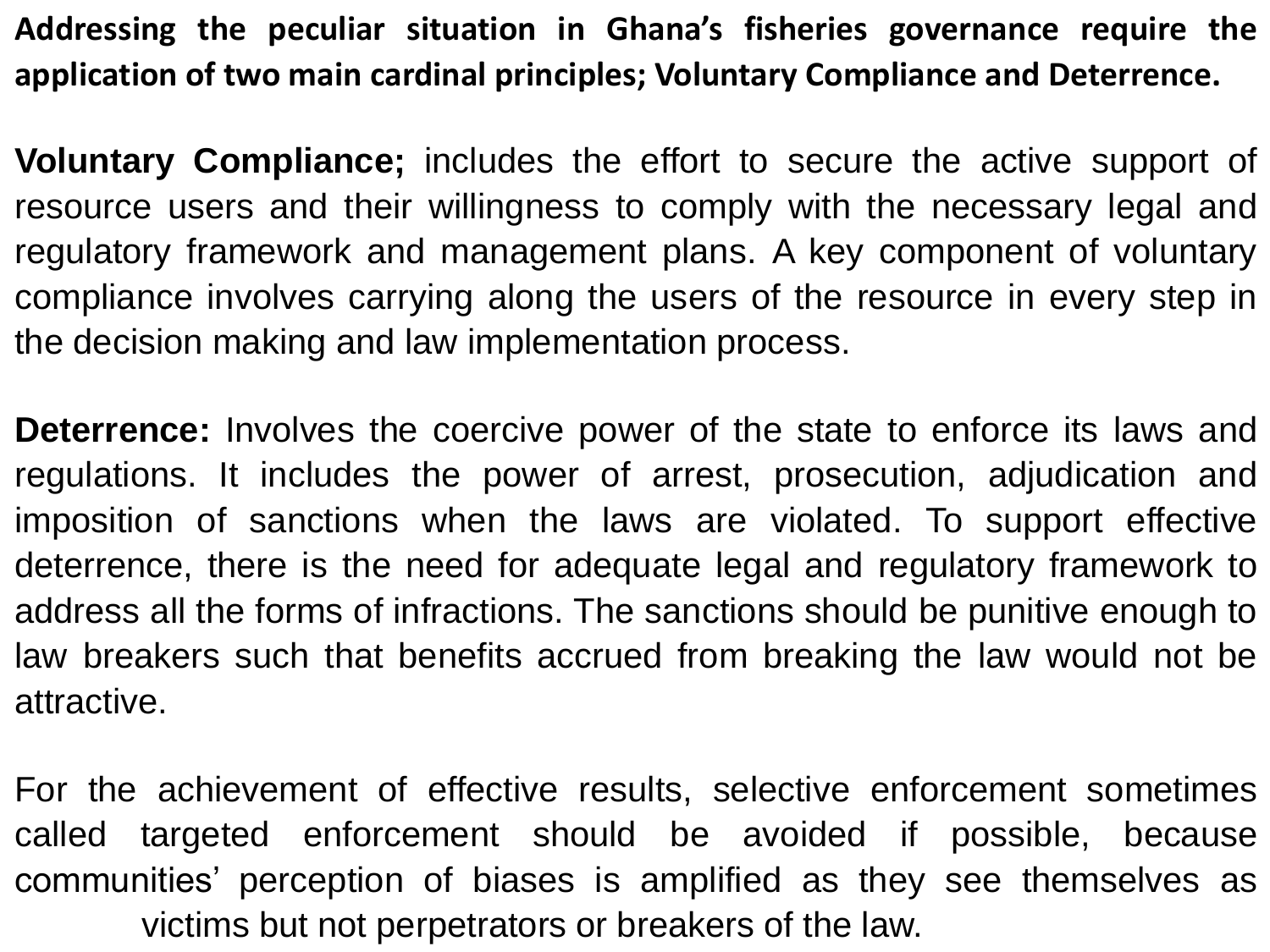### **ACHIEVEMENTS**

### **1. Core Competence Areas (KSA) Identified for Marine Police Unit (MPU).**

**Fisheries Law and Compliance**

**Marine & Coastal Ecosystems**

**Fishing Sector** (gear, boats, fishery system, people, culture, terminology, trends)

**Communication & Stakeholder Engagement**

**Marine Enforcement Operations & Protocols**

**Leadership, Ethics and Innovation**

#### **2. SoP Drafted to Ensure improvement in Enforcement Operations & Protocols**

| <b>Functional Job Roles at MPU</b> | <b>Example of Common MPU Titles</b> |
|------------------------------------|-------------------------------------|
| <b>Fisheries Field Operations</b>  | Constable                           |
| In Charge Field Officer            | NCO's (corporal, sargent,           |
|                                    | inspector)                          |
| MPU Investigator/Prosecutor        | NCO's and above                     |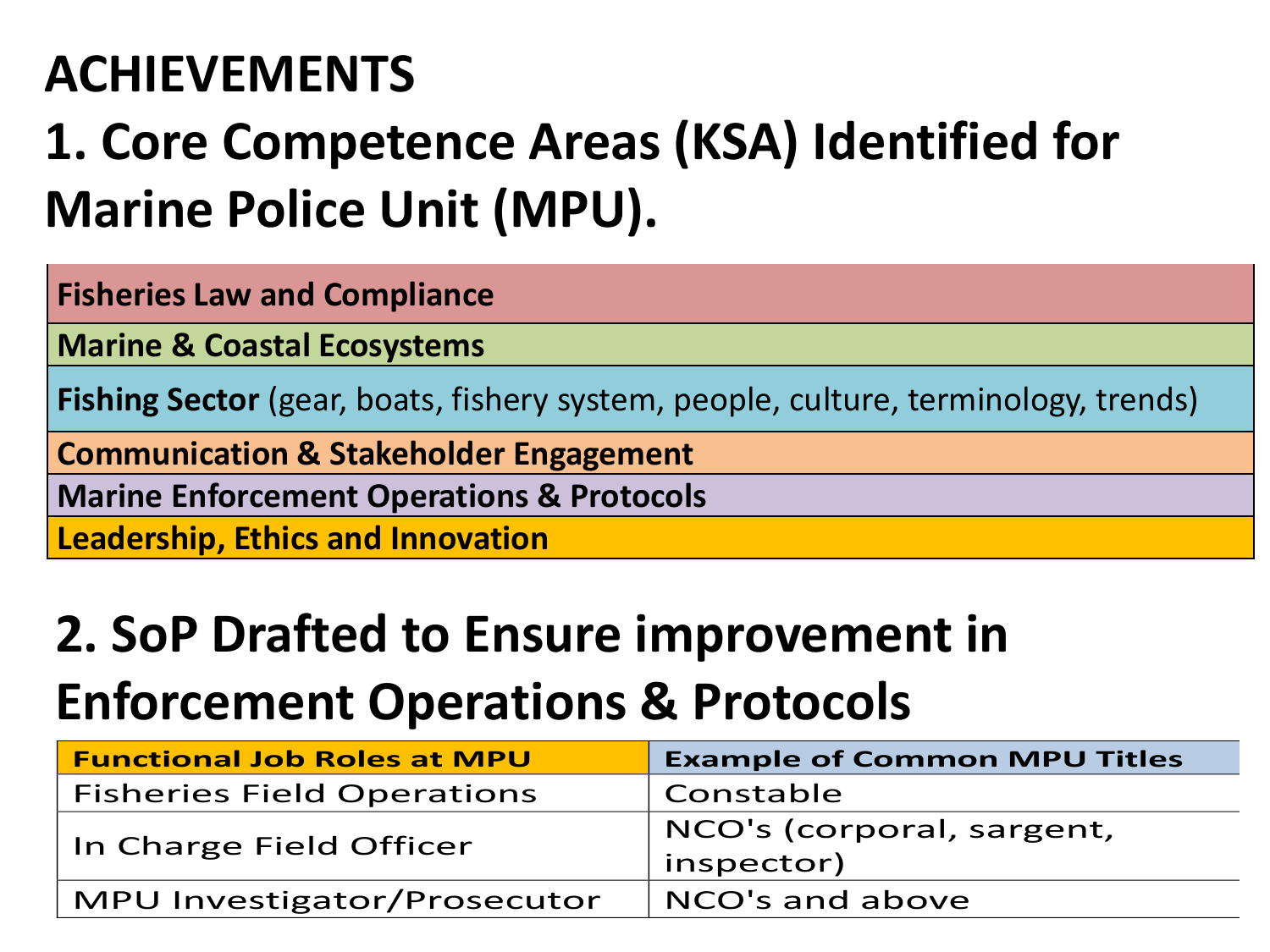### **ACHIEVEMENTS…**

- **3. Comprehensive Training Curriculum on Fisheries Enforcement completed.**
- **4. A total of 105 Marine Police and FUE personnel have been trained in fisheries enforcement for the first time**. **ToT** scheduled for April and May 2017 for 40 identified MPU personnel (copies of relevant laws provided for them, Mentoring underway, ToT scheduled this year, etc)

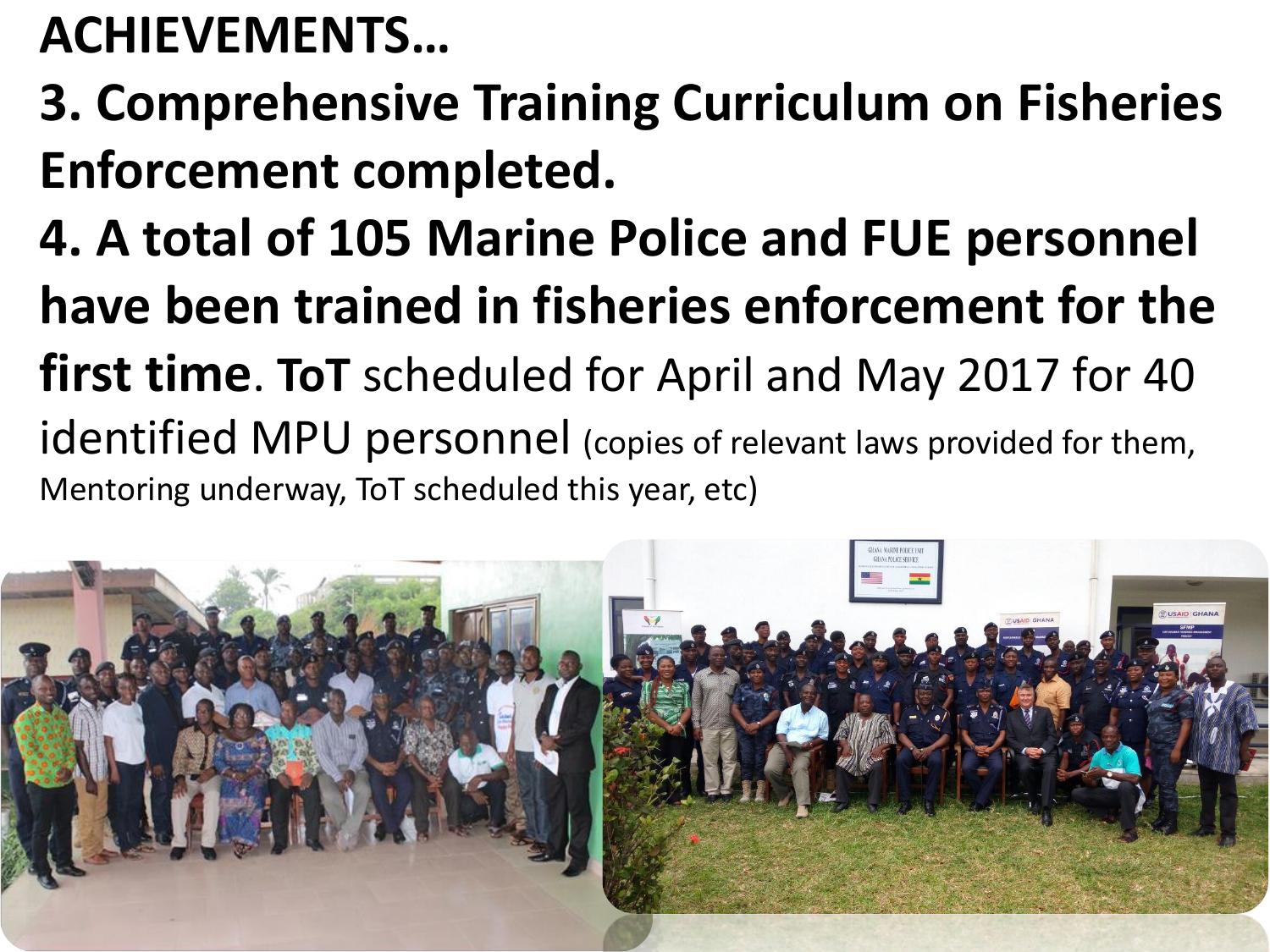**5. FoN under SFMP has provided Material support to Anyinase Marine Police (furniture, Computers and accessories, etc) to support workshops and training events**

### **6. Vehicle donated to FC for Fisheries Enforcement (enhance capacity for enforcement).**









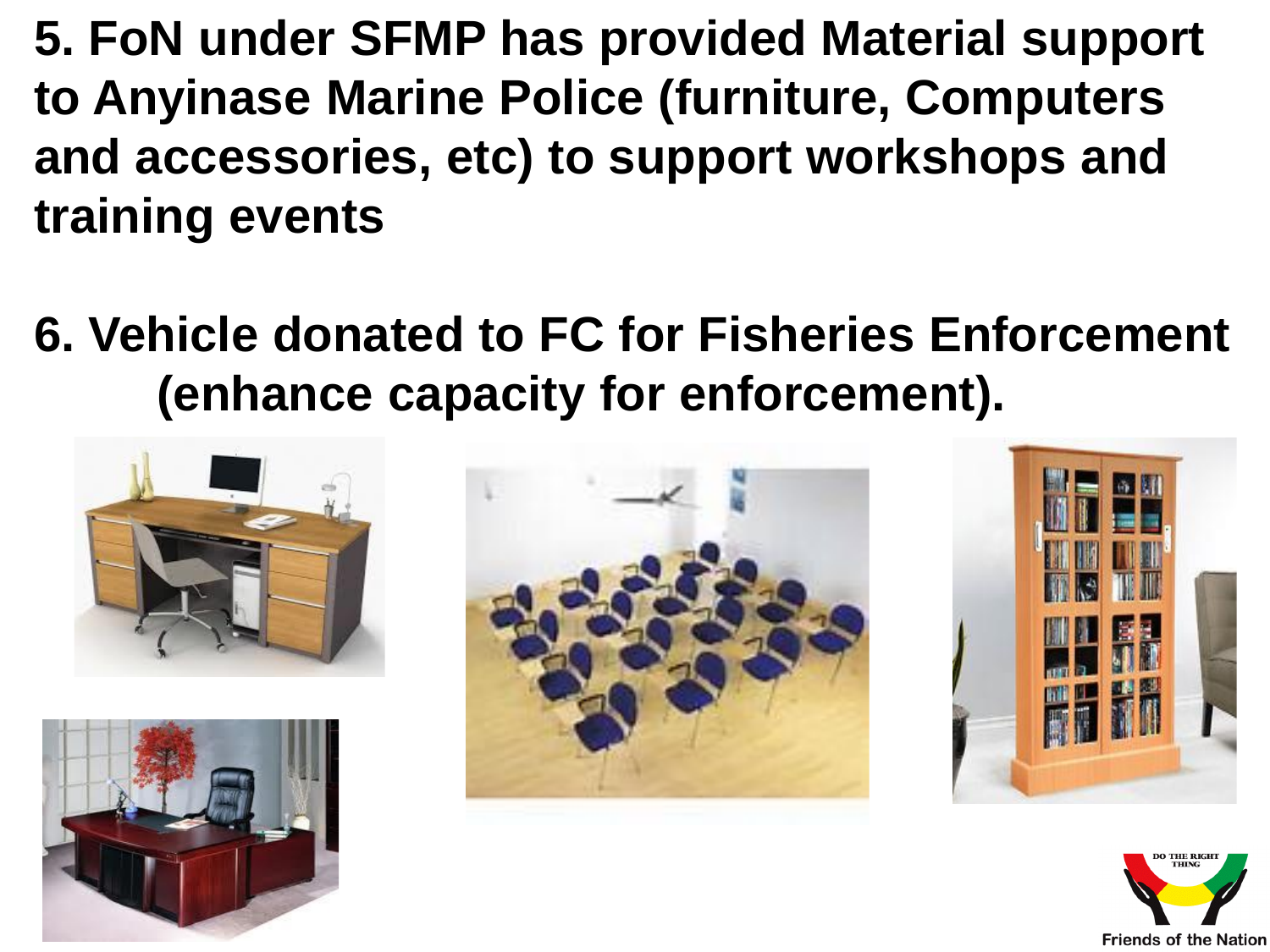### **KEY CHALLENGES TO EFFECTIVE ENFORCEMENT**

- **Widespread IUU**,
	- –**High seas illegal industrial fishing**; poaching, dumping of fish, transshipment and other illegal practices (fishing without licence, unapproved use of chafers, tampering of VMS, IEZ violations, etc)
- **local IUU practices by local Ghanaian fishers** 
	- monofilament net, under-size mesh size, Beach seine in estuaries, use of explosives, chemicals, light fishing unauthorized transshipment, etc.

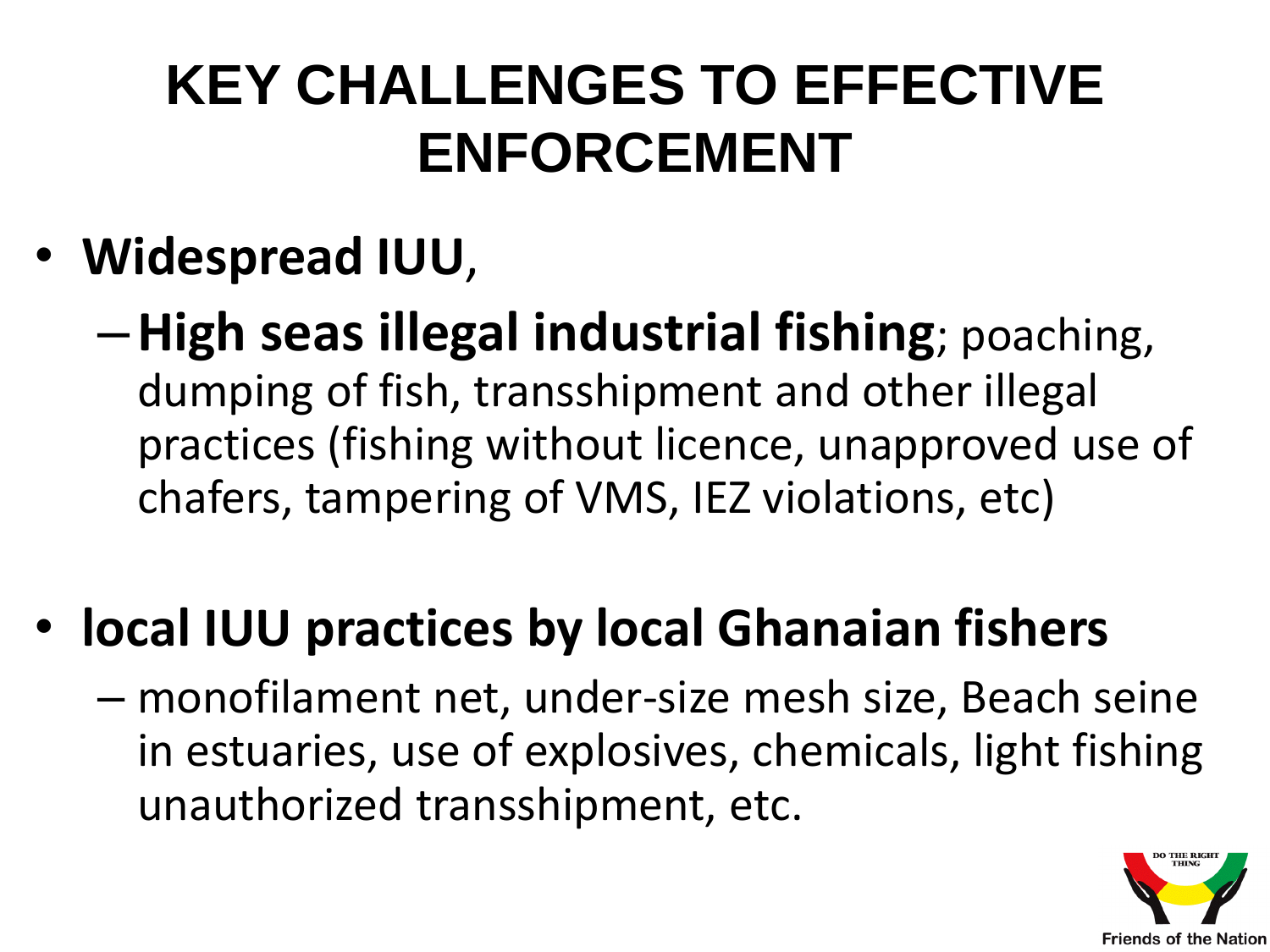### **KEY CHALLENGES TO EFFECTIVE ENFORCEMENT**

- **Spread of Landing Sites and Inadequate Enforcement.**
- **Political Interference/ Meddling .**
- **Weak Collaborative Fisheries Management.**
	- **Limited Community structures to support compliance and Enforcement actions.**
- Inadequate Policy, Legal and Regulatory Framework
- Weak Institutional Coordination for Fisheries Management
- Etc.

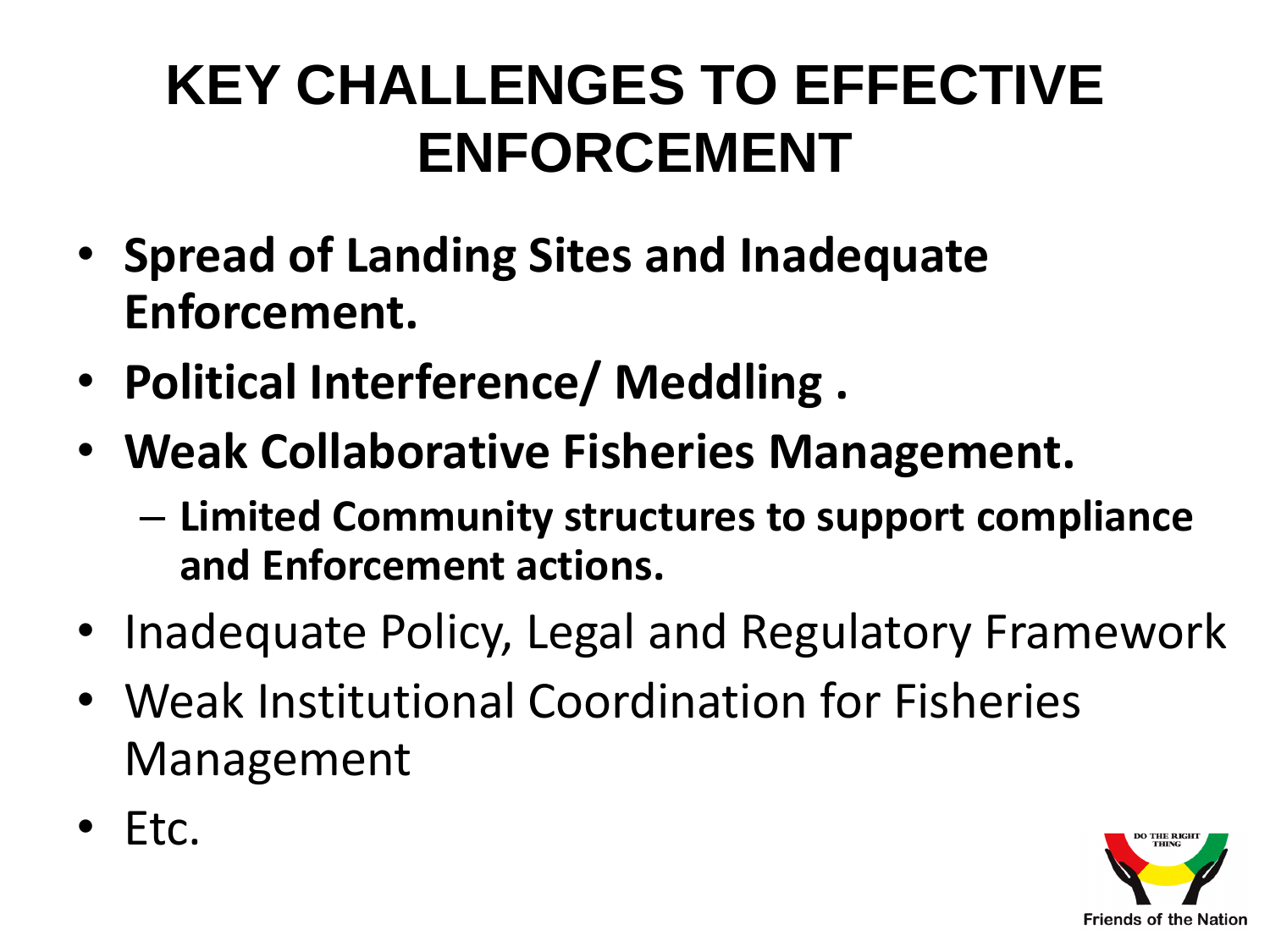# **The Way Forward**

- Provision of adequate budgetary support for enforcement
- Re-strategize for effective enforcement
- Intensify education on the harmful effects of illegal fishing
- Paradigm shift from open access to controlled access
- Freeze on new entries into the fishery
- Completion of canoe registration and implement licensing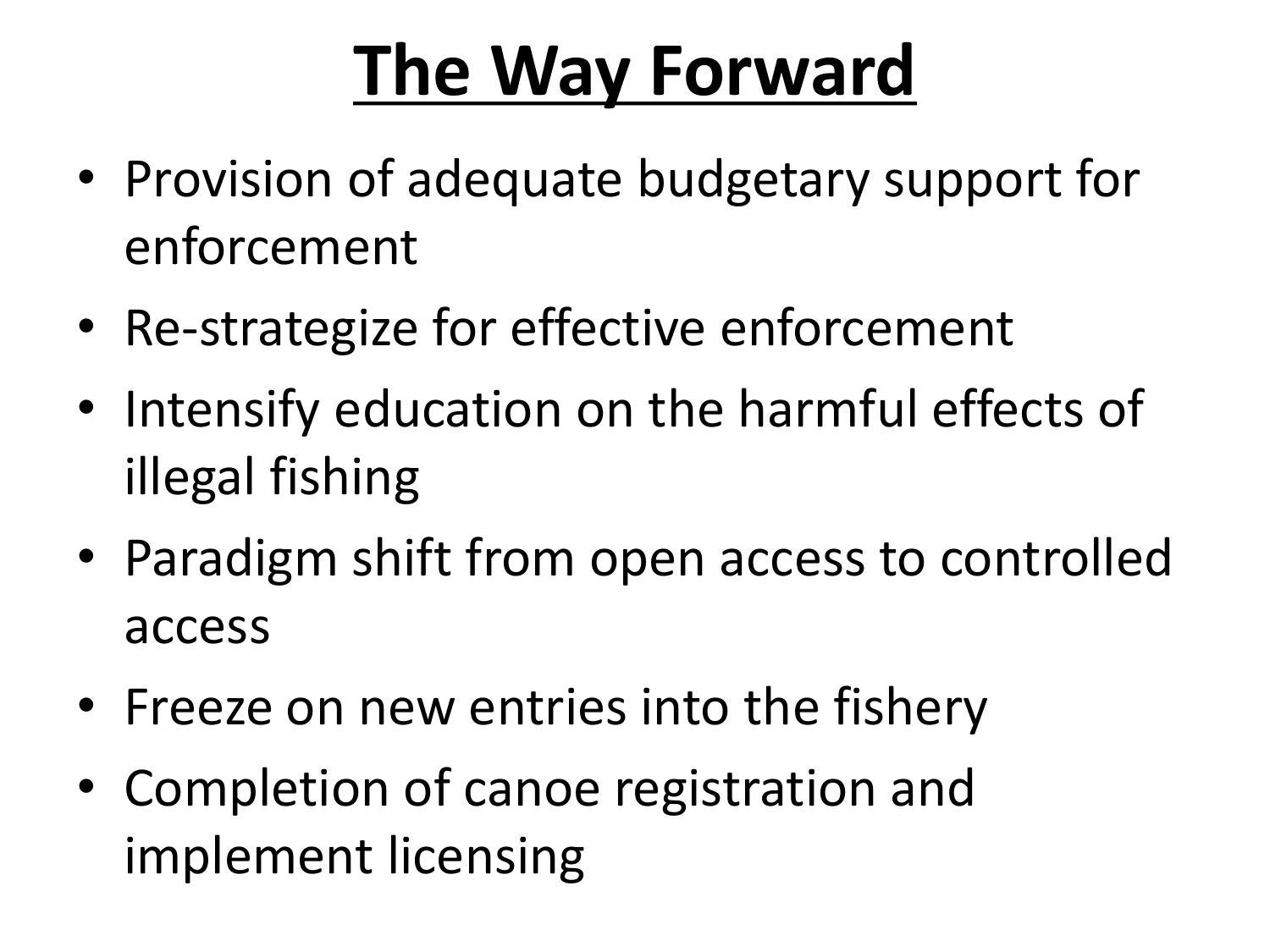### **MOVING FORWARD**

- **Align the MPU Induction to Competences through the Implementation of the SoP.**
- **Orientation for MPU In-Charge Officers through internal ToT programme**
- **Linking to Community Initiatives (Watch Pilot, IUU Committee, C0-mgt Committees, etc)**
- **Engaging Fisheries Commission in Capacity Dev. For Marine Police, etc (Introductory Module on MPU at Police Academy and GPS recruitment training, etc)**
- **Dev & Implement Self-Assessments and Personal Development Plans. (Track and Evaluate Performance, revise strategies, etc )**